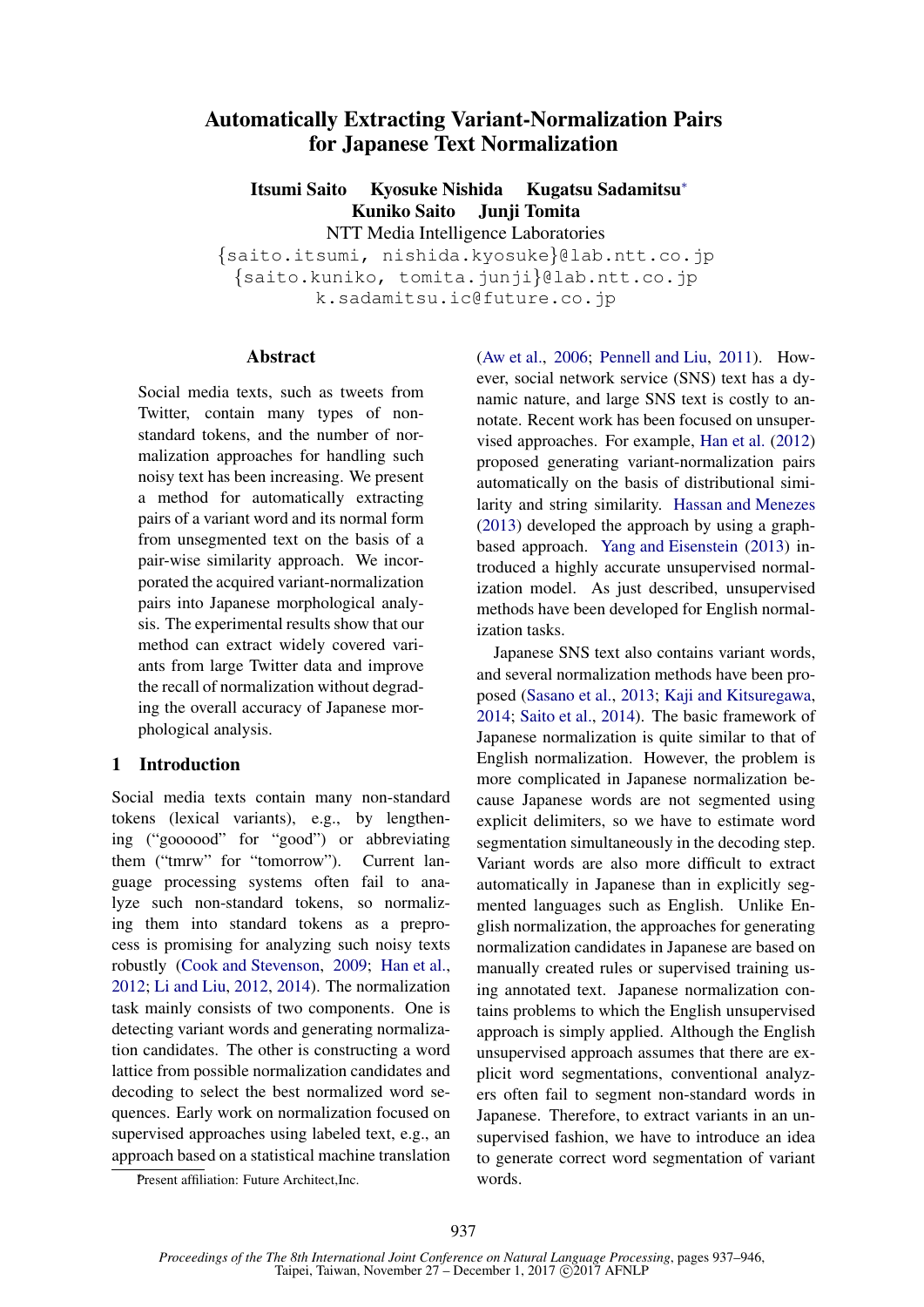Our idea for this problem is to use short sentences and phrases in SNS text. SNS text, like tweets from Twitter, contains many short sentences and phrases consisting of a single word or several words. For Example, "おっはよーん! (*ohayon*, Good Morning)" is a variant form of " おはよう!(*ohayou*)," and "ちょーさみー (*cho samii*, It is very cold)" is a variant form of "超 (*cho*, very)/寒い (*samui*, cold)." Since these short sentences often contain variant words, they can be used as efficient cues for extracting a variant word. Our idea is to not extract a variant-normalization pair in one step. Instead, we present a two-step normalization approach. In the first step, we extract coarse candidates for variant-normalization pairs from unlabeled text, and in the second step, we incorporate the extracted pairs into Japanese morphological analysis and normalization. The appropriate normalization candidates are selected in the second step. We use training data for morphological analysis in the second step but do not use annotated data in the first step. Therefore, we can efficiently extract many types of variantnormalization pairs that appear in real text.

The contributions of this study are summarized as follows.

- We developed a new method for extracting pairs of variant and normal forms from tweets, which have no explicit delimiters, by focusing on short phrases and sentences in Twitter.
- We incorporated the variant-normalization pairs extracted by our method from tweets into a Japanese morphological analysis method and statistically significantly improved the accuracy for variant words without degrading the overall accuracy for Japanese morphological analysis.

### 2 Background

### 2.1 Japanese Morphological Analysis

As we mentioned above, we have to consider Japanese normalization tasks with Japanese morphological analysis. In this section, we describe the basic idea of Japanese morphological analysis. Japanese Morphological analysis can be interpreted as ranking while using a word lattice and scores of each path (Kaji and Kitsuregawa, 2013). There are two points to consider in the analysis procedure: how to generate the

| input:と一てもたのしい (totemo tanoshii, "It is such fun") |  |  |  |  |
|----------------------------------------------------|--|--|--|--|
|----------------------------------------------------|--|--|--|--|

|            | [interjection] | [particle]     | [particle] | たのし<br>[fun, adjective] | [unk] |     |
|------------|----------------|----------------|------------|-------------------------|-------|-----|
| <b>BOS</b> |                | とーても(とても)      |            | たのしい(たのしい)              |       | EOS |
|            |                | [such, adverb] |            | [fun, adjective]        |       |     |

Figure 1: Example of Japanese morphological analysis and normalization

word lattice and how to formulate the score of each path. In Japanese morphological analysis, the dictionary-based approach has been widely used to generate word lattices (Kudo et al., 2004; Kaji and Kitsuregawa, 2013). To calculate the score of each path, two main scores are widely used: the score for a candidate word and the score for a pair of adjacent parts-of-speech (POSs). We can consider other various scores by using discriminative model (Kudo et al., 2004; Kaji and Kitsuregawa, 2013).

### 2.2 Related Work

Several studies have been conducted on Japanese morphological analysis and normalization. The approach proposed by Sasano et al. (2013) developed heuristics to flexibly search by using a simple, manually created derivational rule. Their system generates a normalized character sequence based on derivational rules and adds new nodes when generating the word lattice using dictionary lookup. Figure 1 presents an example of this approach. If the non-standard written sentence " $\epsilon$  – てもたのしぃ (*totemo tanoshii*, It is such fun)" is input, the traditional dictionary-based system generates nodes that are described using solid lines, as shown in Figure 1. Since "とーても (*totemo*, such)" and "たのしぃ (*tanoshii*, fun)" are Out Of Vocabulary (OOVs), the traditional system cannot generate the correct word segments or POS tags. However, their system generates additional nodes for the OOVs, shown as broken line rectangles in Figure 1. In this case, derivational rules are used that substitute " $-$ " with "null" and " $\cup$  (i)" with " $\vee$  (i)", and the system can generate the standard forms "とても (*totemo*, such)" and "たのし い (*tanoshii*, fun)" and their POS tags. If we can generate sufficiently appropriate rules, these approaches seem to be effective. However, there are many types of derivational patterns in SNS text, and they are difficult to all cover manually. Moreover, how to set the path score for appropriately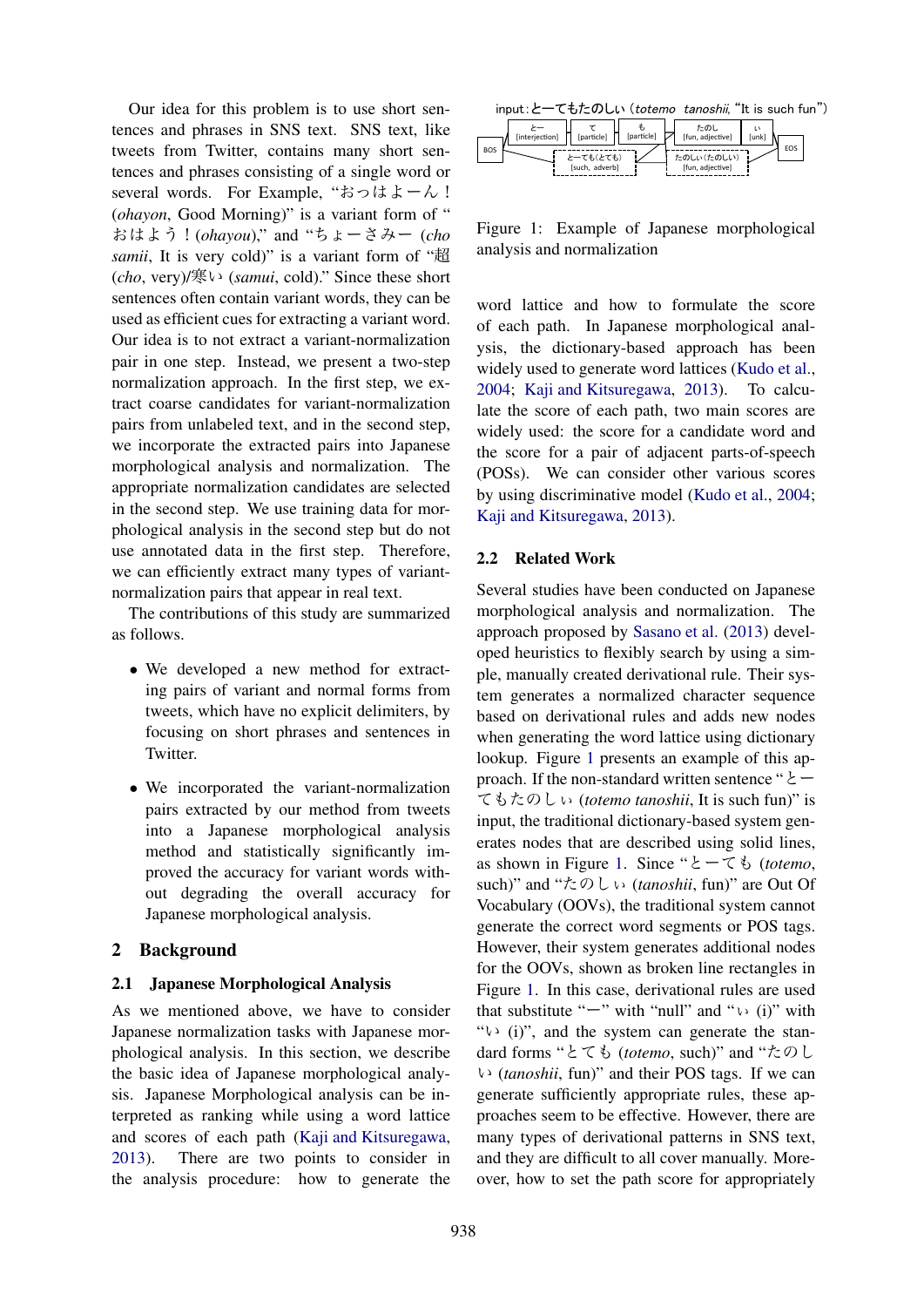#### **Proposed system**



Figure 2: Overview of proposed system

ranking the word lattice when the number of candidates increases becomes a serious problem.

Saito et al. (2014) proposed supervised extraction of derivational patterns (we call them transformation patterns), incorporated these patterns into a word lattice, and formulated morphological analysis and normalization using a discriminate model. Although this approach can generate broad-coverage normalization candidates, it needs a large amount of annotation data of variant words and their normalization. Kaji and Kitsuregawa (2014) also proposed morphological analysis and normalization based on a discriminative model and created variant words on the basis of handmade rules. As far as we know, automatic extraction of variant-normalization pairs has not been researched. If we can extract variant-normalization pairs automatically, we can decrease the annotation cost and possibly increase accuracy by combining our method with other conventional methods.

Several studies have applied a character-based approach. For example, Sasaki et al. (2013) proposed a character-level sequential labeling method for normalization. However, it handles only oneto-one character transformations and does not take the word-level context into account. The proposed method can handle many-to-many character transformations and takes word-level context into account, so it has a wider scope for handling nonstandard tokens.

Many studies have been done on text normalization for English; for example, Han and Baldwin (2011) classifies whether or not OOVs are non-standard tokens and estimates standard forms on the basis of contextual, string, and phonetic similarities. Han et al. (2012) and Hassan and Menezes (2013) developed the method of extracting variant-normalization pairs automatically for English. Yang and Eisenstein (2013) introduced a highly accurate unsupervised normalization model using log-linear model. In these studies, clear word segmentations were assumed to exist. However, since Japanese is unsegmented, the normalization problem needs to be treated as a joint normalization, word segmentation, and POS tagging problem.

Thus, we propose automatically extracting normalization candidates from unlabeled data and present a method for incorporating these candidates into Japanese morphological analysis and normalization. Our method can extract new variant patterns from real text.

#### 3 Proposed Method

Our method consists of two parts. The first involves extracting normalization candidates and their normal forms from unlabeled data. The second involves a morphological analysis and normalization using extracted variants. Basically, we use a previously proposed dictionary based approach (Sasano et al., 2013; Saito et al., 2014; Kaji and Kitsuregawa, 2014), but the method for generating normalization candidates and some features used in a discriminative model are new. The proposed system is illustrated in Figure 2.

In the first part, we generate a coarsely segmented corpus and calculate the pairwise similarity of two arbitrary nodes that appear in the segmented corpus. In a previous study (Han and Baldwin, 2011), the nodes were assumed to be single words. On the other hand, our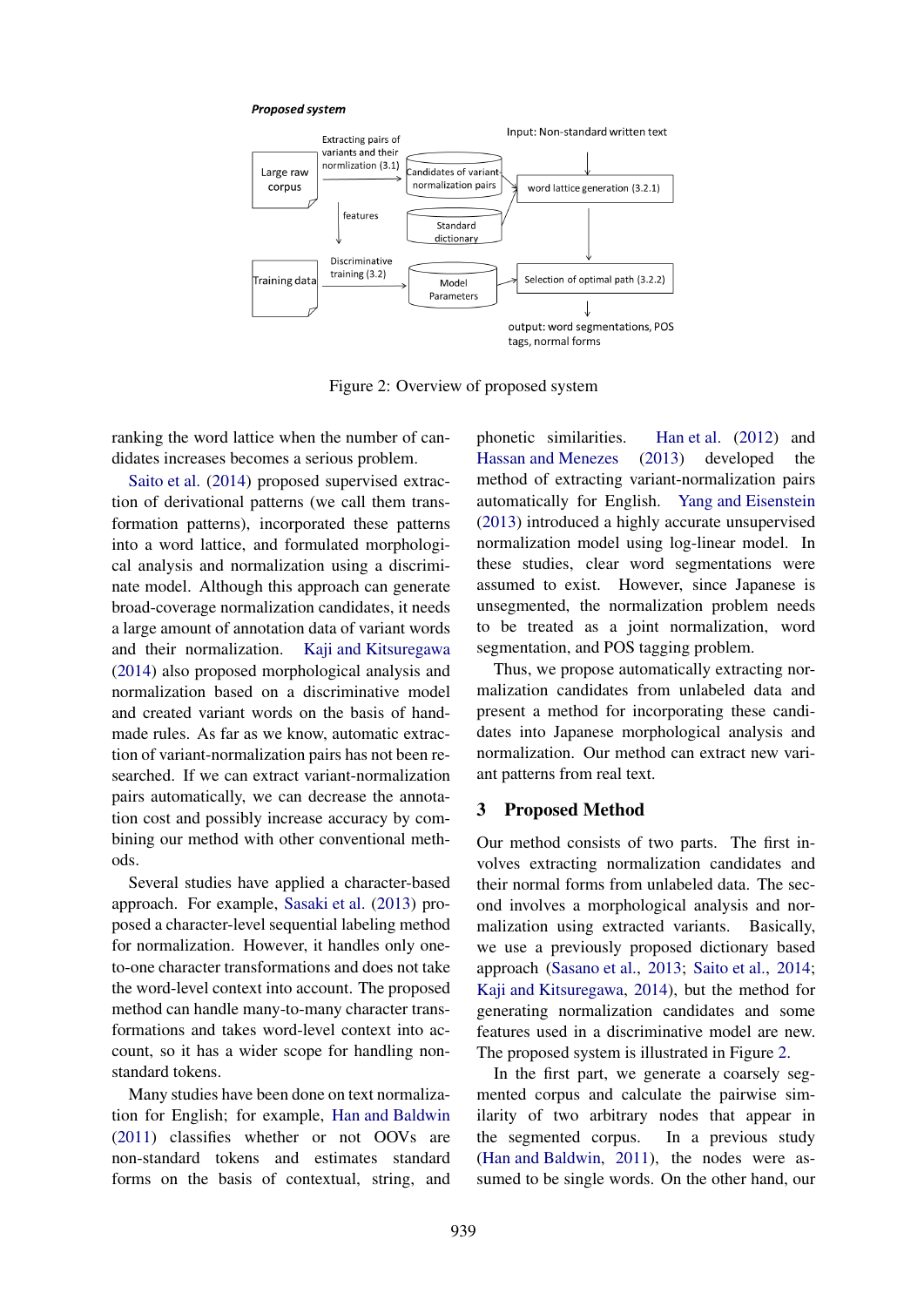

Figure 3: Flow of generating coarsely segmented corpus

method assigns a node to not only single words but also short phrases (See. 3.1). To calculate similarity between two nodes, we use semantic similarity and phonetic similarity. After calculating similarity, we filter the pairs that do not exceed a similarity threshold. We use word embeddings as a semantic similarity measure. We describe this more precisely in 3.1.2.

In the second part, the problem is how to incorporate extracted variants into Japanese morphological analysis. We use a discriminative model and Viterbi decoding for estimating word segmentation, POS tagging, and normalization. To prevent degradation induced by incorporating extracted variants, we introduce many types of features. We describe this more precisely in 3.2.

3.1 Extracting Candidates of Variant-Normalization Pairs from Twitter Texts

## 3.1.1 Preparation of Coarsely Segmented Corpus Using Short SNS Sentences and Phrases

We have to prepare a segmented corpus for generating normalization candidates and calculating similarity. The flow of generating coarsely segmented corpus is shown in Figure 3. As we mentioned above, we cannot determine the explicit word segmentation of unlabeled data, especially for variant words. However, we can assume that there are some explicit segmentations in text: the left and right ends of sentences and symbols such as punctuation, brackets, pictographs, emoticons, linefeed characters, commas, and spaces. SNS text contains many short sentences and phrases consisting of a word or several words. Our idea is to use the units of short sentences and short phrases delimited in symbols in SNS text as cues for extracting variant words.

More specifically, we first segment large Twitter

text with several predefined symbols, extract character sequences consisting of ten or fewer characters, and insert them into a standard dictionary. Then we segment the large twitter corpus using an expanded dictionary and conventional analyzer. An example of a segmented sentence using an expanded dictionary is "おっはよーう (*ohhayou*)/! (Good morning!)", whereas the result using a standard dictionary is "おっ(*o*)/は (*ha*)/よー (*yo*)/う (*u*)/!" Since this segmented text contains several segmentation errors and noise, we extract reliable candidates using a similarity threshold described in the next subsection.

#### 3.1.2 Similarity Measures

To calculate the similarity between two nodes  $w_i$ and  $w_i$  appearing in a segmented corpus (3.1.1), we mainly use two similarity measures: semantic and phonetic.

Semantic Similarity We calculate semantic similarity between  $w_i$  and  $w_j$  by inducing dense real-valued low-dimensional embeddings from large unlabeled text (Mikolov et al., 2013). We use the tool word2vec  $<sup>1</sup>$  to calculate embeddings</sup> of each node. Semantic similarity is defined as

$$
semsim(w_i, w_j) = cos(vec(w_i), vec(w_j)) \quad (1)
$$

This semantic similarity is used as a feature of a normalization and morphological analysis model (3.2.3). We set the embedding size is 200.

Phonetic Similarity We first convert a surface string into pronunciations (Japanese Kanji to Hiragana) and calculate the edit distance. We use two types of edit distance: standard and modified. For calculating modified edit distance, we set the substitution cost of two strings 0.5 when two strings have the same vowels, two strings have the same consonant or two strings are vowels. We also set insertion and deletion cost of vowels 0.5, while the standard cost of substitution, insertion and deletion is 1.

We use standard edit distance and modified edit distance as a threshold of candidate filtering (3.1.3) and modified edit distance as an element of a feature of a normalization and morphological analysis model (3.2.3). For a feature and threshold, we set the phonetic similarity  $psim(w_i, w_j)$ as follows:

$$
psim(w_i, w_j) = \prod_{m_i, m_j} p(m_i, m_j) \tag{2}
$$

1 http://code.google.com/p/word2vec/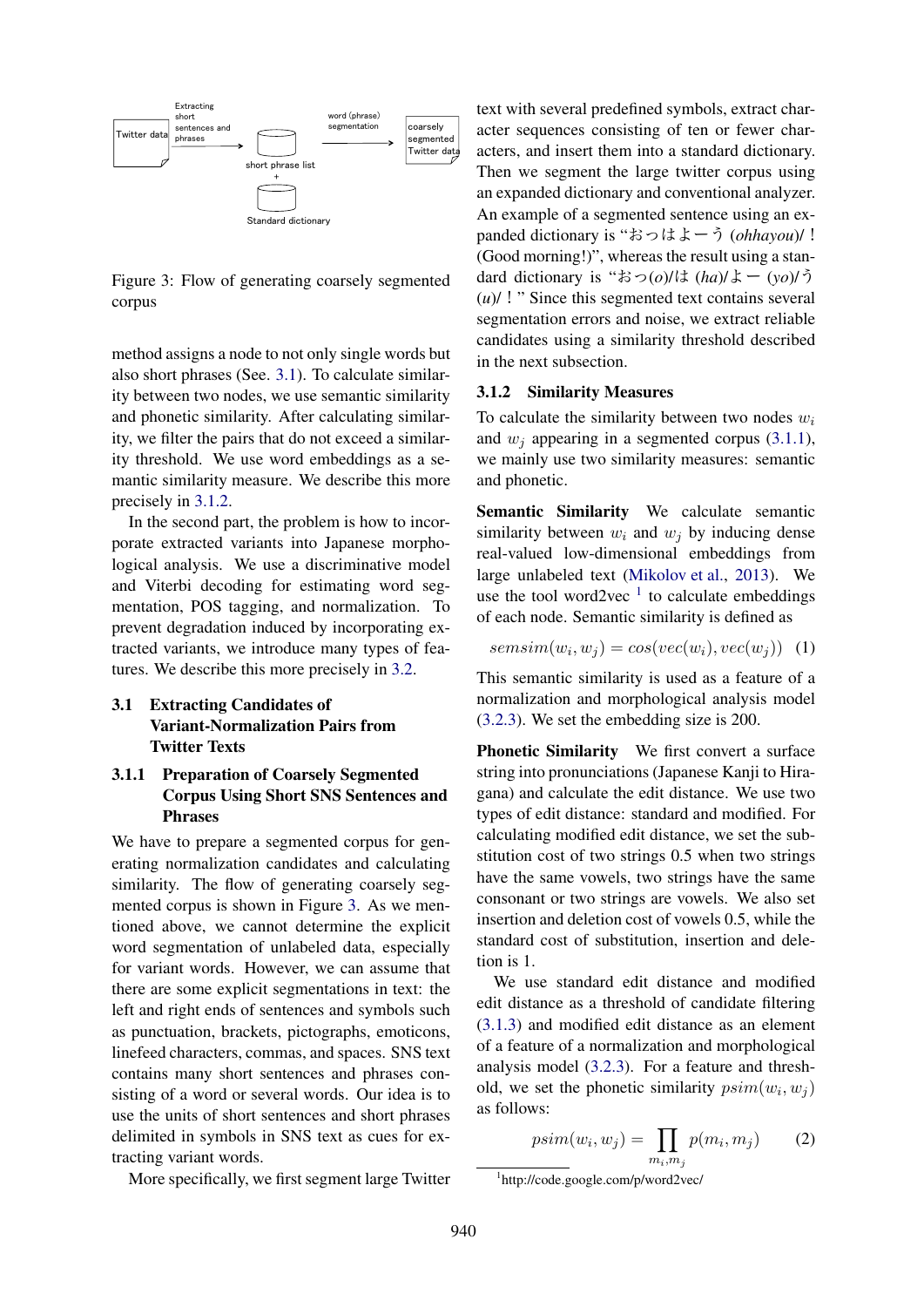$$
p(m_i, m_j) = 1 - MED(m_i, m_j)/OC(m_i, m_j)
$$
\n(3)

Where  $OC(m_i, m_j)$  indicates the total number of operations for calculating edit distance of  $m_i$ and  $m_j$  and  $MED(m_i, m_j)$  indicates the modified edit distance.  $m_i$  and  $m_j$  indicate the morphemes in  $w_i$  and  $w_j$ , respectively.

To calculate morphological-level features, we analyzed  $w_i$  using conventional morphological analyzer and make morphological-level alignment using character-level alignment of  $w_i$  and  $w_j$  and morphological information of  $w_i$ . Here,  $w_i$  and  $w_i$ are regarded as a normal form and a variant form, respectively. Here is an example of  $w_i = " \nmid \mathcal{L} \wedge \mathcal{U}$ ょーび (birthday)" and w<sup>j</sup> = "たんじょうび (birthday)". In this case, morphological-level alignment is (たんじょー/たんじょう, び/び) since characterlevel alignment is  $(\frac{\hbar}{\hbar})$ ,  $\frac{\hbar}{\hbar}$ ,  $\frac{\hbar}{\hbar}$ ,  $\frac{\hbar}{\hbar}$ ,  $\frac{\hbar}{\hbar}$ ,  $\frac{\hbar}{\hbar}$ う, び/び) and word segmentation of  $w_i$  is (たん じょう, び).

### 3.1.3 Candidate Filtering using Similarity **Measures**

We calculate the pairwise similarity between two nodes appearing in a segmented corpus (3.1.1) and their filter using a similarity measure we defined  $(3.1.2)$ . The set of nodes N consists of all tokens w that appear in the segmented corpus. Since there is a huge number of node pairs and most are irrelevant, we have to filter the pairs that have low similarities. Here, we set the threshold of semsim to 0.4, and the threshold of standard phonetic edit distance is 2. Moreover, we filter the pairs in which the consonants of the beginning phonetic symbols of each morphemes are different or morphological-level phonetic similarity  $p(m_i, m_j)$  is lower than 0.6. We also filtered the candidates when the number of consonants and all characters in a variant form (except for " $\gamma$ ", "  $\mathcal{W}$ , and lower case letters) are larger than that of a normal form at morphological level. If a variant word is already exists in a standard dictionary, we filtered the candidate. Note that this filtering is not intended to exactly identify whether the pair has the relationship of variant and normalization. Since we use only two similarities, simple phonetic information and the coarsely segmented corpus in this phase, we only extract candidates of variants and their normal forms coarsely in the first step. Then, we exactly identify the word segmentation and normalization simultaneously in the

Input: おたんじょーびおめっとー (Happy Birthday)



Figure 4: Example of proposed lattice

second step  $(3.2)$ .

### 3.2 Normalization and Morphological Analysis

### 3.2.1 Incorporating Normalization Candidates in Japanese Morphological Analysis

We generate the word lattice using extracted candidate for variant-normalization pairs and dictionary lookup (See Figure 4). The broken line rectangles in Figure4 are nodes added by the proposed method. We exploit dictionary lookup by using the possible character sequence of the extracted normalized character sequences when variant character sequences match the input character sequences. For example, we exploit dictionary lookup for input character sequences such as "おたんじょーびおめっとー (happy birthday)" and add the possible normalized word sequences such as "お/誕生/日 (birthday) " and "お/めで とう (congratulations)" which are from extracted variant-normalization candidates. The proposed method is intended to generate normalized word sequences. In the first step, appropriateness of word segmentation is not taken into account, but in this phase, we can exactly evaluate whether the acquired pair is appropriate for normalization or not by considering the morphological connectivity.

#### 3.2.2 Objective Function

We used a discriminative model for incorporating many features. The decoder selects the optimal sequence  $\hat{y}$  from  $L(s)$  when given the candidate set  $L(s)$  for sentence s. This is formulated as follows (Jiang et al., 2008; Kaji and Kitsuregawa, 2013):

$$
\hat{y} = \underset{y \in L(s)}{\arg \max} \mathbf{w} \cdot \mathbf{f}(y) \tag{4}
$$

Where  $\hat{y}$  is the optimal path,  $L(s)$  is the lattice created for s,  $\mathbf{w} \cdot \mathbf{f}(y)$  is the dot product between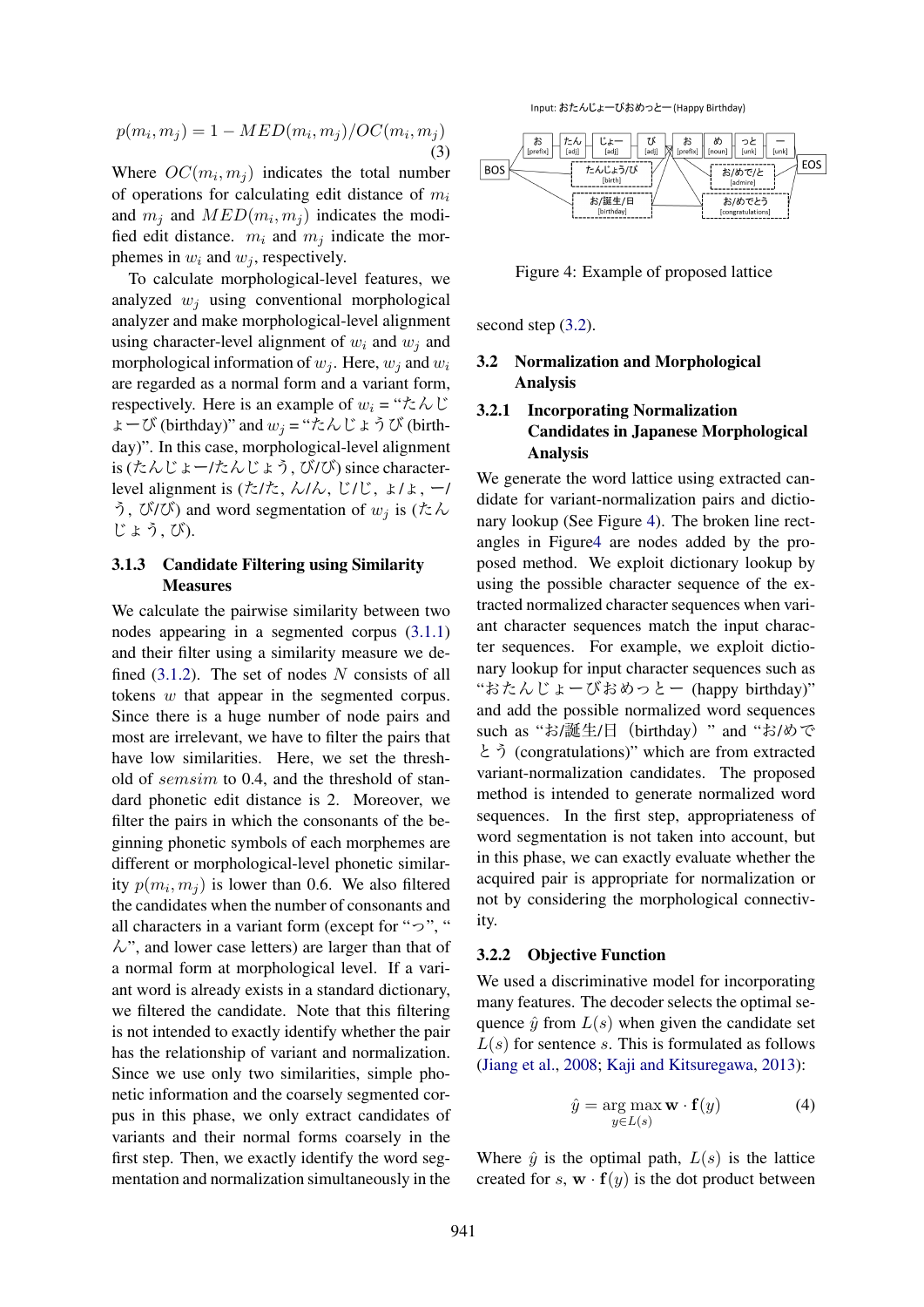| Name<br>Feature<br>Word unigram score<br>$f_{m_ip_i}$<br>POS bi-gram score<br>$f_{p_{i-1},p_i}$<br>$1/\log(p'_{t_i}/p'_{s})$ if $p'_{t_i} > p'_{s}$ otherwise 0.<br>Character sequence score |                                                                                                |
|----------------------------------------------------------------------------------------------------------------------------------------------------------------------------------------------|------------------------------------------------------------------------------------------------|
|                                                                                                                                                                                              |                                                                                                |
|                                                                                                                                                                                              |                                                                                                |
|                                                                                                                                                                                              |                                                                                                |
|                                                                                                                                                                                              |                                                                                                |
|                                                                                                                                                                                              | where, $p'_x = p_x^{1/length(x)}$ , $p_x = \prod_{i=1}^k p(c_i c_{i-5}^{j-1}), x \in (s, t_i)$ |
| log(psim)<br>Character similarity score                                                                                                                                                      |                                                                                                |
| log(semsim)<br>Semantic similarity score                                                                                                                                                     |                                                                                                |
| $\log(freq_w + 1)$<br>Character frequency score                                                                                                                                              |                                                                                                |
| $\log(freq_{ct} + 1), \log(freq_{mt} + 1), \phi_{ct}, \phi_{mt}$<br>Character and morph transformation score                                                                                 |                                                                                                |

Table 1: Feature list

weight vector **w** and feature vector  $f(y)$ . The optimal path is selected in accordance with the  $\mathbf{w} \cdot \mathbf{f}(y)$ value. For estimating parameters, we used the averaged perceptron, which is widely used (Collins, 2002).

#### 3.2.3 Features

The proposed lattice generation method generates a lattice larger than that generated in traditional dictionary-based lattice generation. Therefore, we need to introduce appropriate normalization scores into the objective function to prevent degradation. Table 1 lists the features we used. Let  $m_i$  be the *i*th word candidate and  $p_i$  be the POS tag of  $m_i$ .  $p_{i-1}$ and  $m_{i-1}$  are adjacent POS tag and word, respectively. We used the word unigram score  $f_{m_ip_i}$ , the cost for a pair of adjacent POSs  $f_{p_{i-1},p_i}$  that are estimated by MeCab<sup>2</sup>, and additional scores.

The character sequence score reflects the character sequence probability of the normalization candidates (Saito et al., 2014). Here, s and  $t_i$  are input string and transformed string, respectively (e.g., in Figure 4, for the normalized node "お誕生 日 (birthday)", s is "おたんじょーびおめっとー" and  $t_i$  is "お誕生日おめっとー". Then  $p_s$  and  $p_{t_i}$ are calculated by using the character 5-gram of a news corpus.  $c_i$  is the jth character of character sequence. We also used character sequence score as a candidate filter. We filtered the candidates that did not satisfy the pre-defined condition that  $p'_s \leq p'_{t_i}.$ 

The character similarity score is calculated using psim (see 3.1.2). The semantic similarity score is calculated using semsim (see 3.1.2). The Character frequency score is a frequency of surface character sequences of variant nodes appeared in news data. Since variant words rarely appear in the news data, we use this feature to identify variant words and standard words. The character and morph transformation score is related to transformation patterns.  $log(freq_{ct} + 1)$  and  $log(freq_{mt} + 1)$  are the frequency of transformation patterns ct (characterlevel) and mt (morphological-level) that are extracted from variant-normalization candidates, respectively.  $\phi_{ct}$  and  $\phi_{mt}$  are 1 if a node contains transformation patterns  $ct$  and  $mt$ , otherwise 0, respectively. The scale of features were adjusted.

Since all those features can be factorized, the optimal path is searched by using the Viterbi algorithm.

### 3.2.4 Candidate Expansion

Although our method can extract many variants, we expand the variants to achieve higher recall. We use a simple rule for adding simple variation in the decoding step. For example, first, repetitions of more than one character of " $-$ ", " $\sim$ " and "っ" are reduced to one character and repetitions of more than three characters of Japanese Hiragana and Katakana are reduced to three characters and one character. Moreover, we use the patterns of deletions of " $-$ ", " $\sim$ ", " $\sim$ " and lowercase characters (Saito et al., 2014).

#### 4 Experiments

#### 4.1 Data and Settings

We prepared the Balanced Corpus of Contemporary Written Japanese (BCCWJ) (Maekawa et al., 2014), which is a commonly used dataset in Japan and Twitter data. For unsupervised variant extraction, we used about 70 million unlabeled Twitter corpora. We used 2,000 sentences of BCCWJ text for training the decoder and Twitter data for the test. Twitter data contain manually annotated

<sup>2</sup> http://taku910.github.io/mecab/ (in Japanese)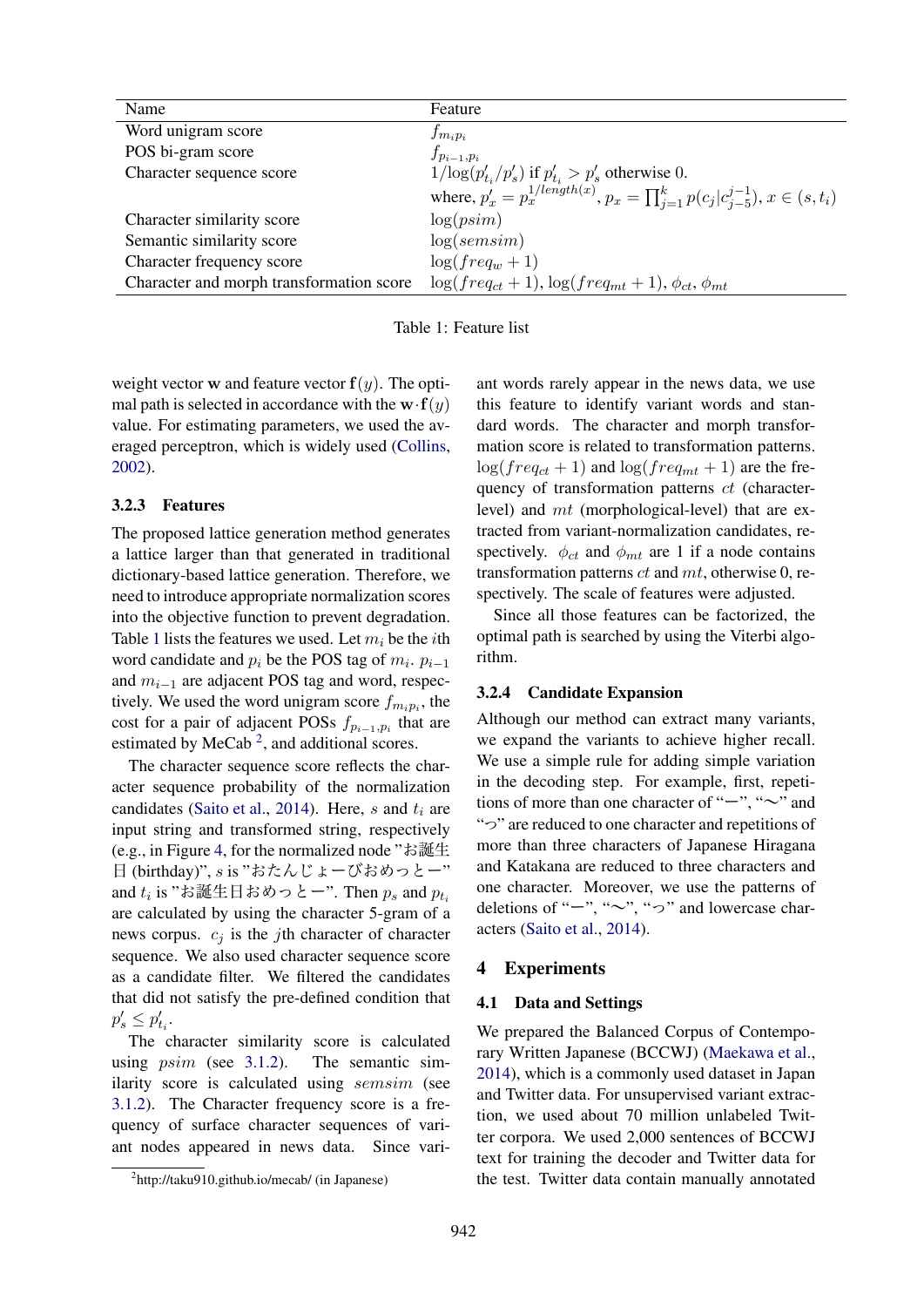| variant forms                 | norm forms                    | translation     | sems <sub>1</sub> |
|-------------------------------|-------------------------------|-----------------|-------------------|
| うれしーい (ureshiii)              | うれしい (ureshii)                | happy           | 0.655             |
| うれしー (ureshii)                | うれしい (ureshii)                | happy           | 0.684             |
| うれしぃ (ureshii)                | うれしい (ureshii)                | happy           | 0.575             |
| うれすぃ (uresui)                 | うれしい (ureshii)                | happy           | 0.568             |
| うれちい (uretii)                 | うれしい (ureshii)                | happy           | 0.649             |
| うれしす (ureshishu)              | うれしい (ureshii)                | happy           | 0.715             |
| かわええ (kawaee)                 | かわいい (kawaii)                 | cute            | 0.744             |
| かんわいい (kanwaii)               | かわいい (kawaii)                 | cute            | 0.683             |
| きゃわいい (kyawaii)               | かわいい (kawaii)                 | cute            | 0.770             |
| お/ねげー/し/ます (o/negee/shi/masu) | お/ねがい/し/ます (o/negai/shi/masu) | please          | 0.657             |
| お/ながい/し/ます (o/nagai/si/masu)  | お/ねがい/し/ます (o/negai/shi/masu) | please          | 0.590             |
| お/ねがい/し/まふ (o/negai/shi/mahu) | お/ねがい/し/ます (o/negai/shi/masu) | please          | 0.678             |
| ちかれけ (tikare/ta)              | 疲れ/た (tukare/ta)              | I'm tired       | 0.742             |
| お/めでとー (o/medeto)             | お/めでとう (o/medetou)            | congratulations | 0.911             |
| お/めでとお (o/medeto)             | お/めでとう (o/medetou)            | congratulations | 0.796             |
| お/めっとー (o/metto)              | お/めでとう (o/medetou)            | congratulations | 0.753             |
| お/めてとう (o/meteto)             | お/めでとう(o/medetou)             | congratulations | 0.665             |

Table 2: Example of extracted pair of variants-normalization candidates

word segmentations, POS tags, and normal forms for variant words and consist of 7,213 sentences and 995 variant words. We used Unidic (unidicmecab)  $3$  as a standard dictionary.

#### 4.2 Baselines and Evaluation Metrics

We compared the three methods listed in Table 3 in our experiments. Conventional means a method that generates no normalization candidates and only uses the word cost and the cost for a pair of adjacent POSs, so we can consider it as a conventional Japanese morphological analysis. Rule-based means the conventional rulebased method proposed by Sasano et al. (2013). The rule-based method considers insertion of long sound symbols and lowercase characters and substitution with long sound symbols and lowercase characters. We basically use the transformation rule of Sasano et al. (2013) and use three features for the model of Rule-based method: the word score, score for a pair of adjacent POSs, and character transformation score. The character transformation score is constant for all transformation rules. Proposed is our method. We used extracted variant-normalization pairs and all features described in 3.2.3.

We evaluated each method on the basis of precision, recall, and the F-value for the overall system accuracy and the recall for normalization. Since Japanese morphological analysis simultaneously estimates the word segmentation and POS tagging, we have to assess whether or not adding the normalization candidates negatively affects a system.

#### 4.3 Results

## 4.3.1 Results of Extracted Variant-Normalization Candidates

Table 2 lists examples of the extracted variantnormalization candidates. Our method automatically extracted well-known transformation patterns such as substitution of lowercase characters, insertion of lowercase characters, and insertion of "ー" and "っ" such as "うれしーい (*ureshii*)".

Our method also extracted more variant phonetic transformation patterns such as substitution of "shi" with "pi," "ji," or "hi" and these combinations such as "うれちい (*uretii*)". We also list examples of extracted multi-word variantnormalization pairs. The phrase "お/ねげー /し/ます (*o/nege/shi/masu*)" is a variant pattern of the original phrase "お/ねがい/します (*o/negai/shi/masu*)". Our method extracted these multi-word mappings.

Moreover, our method can extract typing errors such as"お/めでとう (*o/medetou*)"with "お/めて とう (*o/meteto*)" and slang such as"うれしす (*ureshisu*)"with"うれしい (*ureshii)*."Such relatively less frequent patterns were often excluded from normalization targets. Our method also extracts many paraphrases: semantically and phonetically similar pairs that are not variant-normalization

<sup>3</sup> http://osdn.jp/projects/unidic/ (in Japanese)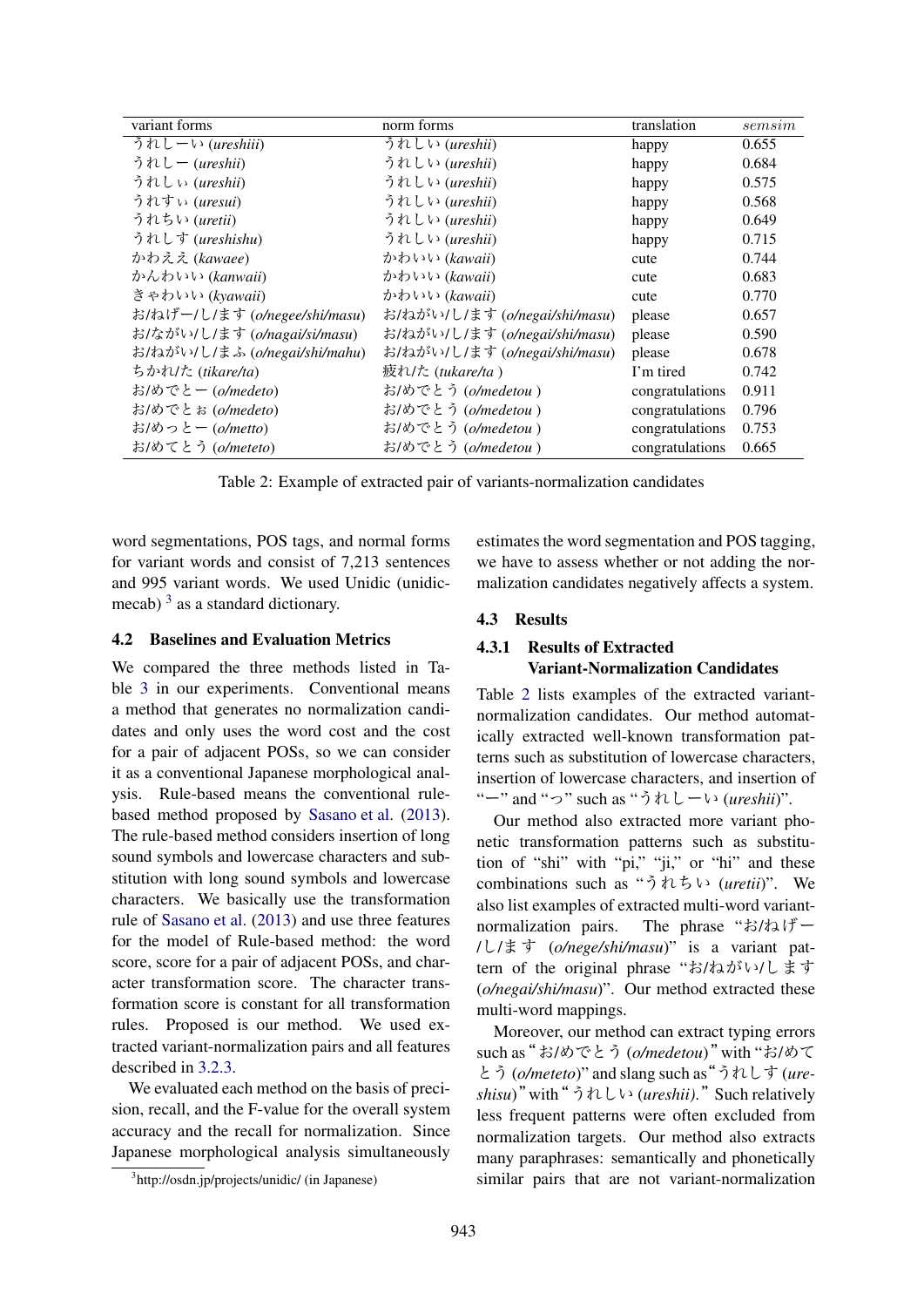|              | word seg |       |       | word seg and POS tag |       |       | normalization |
|--------------|----------|-------|-------|----------------------|-------|-------|---------------|
| method       | prec     | rec   | F.    | prec                 | rec   |       | rec           |
| Conventional | 0.865    | 0.949 | 0.905 | $\vert 0.837 \vert$  | 0.919 | 0.876 | -             |
| Rule-based   | 0.879    | 0.952 |       | $0.914 \pm 0.848$    | 0.918 | 0.881 | 0.294         |
| Proposed     | 0.882    | 0.951 | 0.915 | 0.851                | 0.918 | 0.883 | 0.340         |

Table 3: Test data (Twitter) precision, recall, and F-value results

| proposed          | conventional     | gold              | translation |
|-------------------|------------------|-------------------|-------------|
| (1) おも(思っ)/た      | おもた              | おも(思っ)/た          | I thought   |
| omo (omott) /ta   | omota            | omo (omott) /ta   |             |
| (2) ばよりん (バイオリン)  | ば/より/ん           | ばよりん (バイオリン)      | violin      |
| bayorin (baiorin) | <i>balvolrin</i> | bayorin (baiorin) |             |
| (3)かんわいい(かわいい)    | かん/わ/いい          | かんわいい (かわいい)      | cute        |
| kanwaii (kawaii)  | kan/wa /ii       | kanwaii (kawaii)  |             |
| (4) さっむ (寒い)      | さっぱ              | さっむ (寒い)          | It is cold  |
| samu (samui)      | salmu            | samu (samui)      |             |
| (5) わろえる (笑える)    | わろ/える            | わろえる (笑える)        | It is funny |
| waroeru (waraeru) | waroleru         | waroeru (waraeru) |             |
| (6) おー/こく         | おー/こく            | おーこく (王国)         | Kingdom     |
| oolkoku           | oolkoku          | ookoku (oukoku)   |             |
| (7) ついった(ツイート)    | つかった             | ついった (ツイッター)      | Twitter     |
| tuitta (tuitta)   | tulilta          | tuitta (tuitta)   |             |

"/" indicates the estimated word segmentation. Words in parentheses "()" are estimated normal forms. Underlined words are variant words.

Table 4: Example of morphological analysis and normalization outputs

pairs. This often degrades the results of morphological analysis. We use a discriminative model to prevent such paraphrase pairs appearing in the decoding step.

### 4.3.2 Morphological Analysis and Normalization Results

Tables 3 and 4 list the results for the Twitter text. The F-value of the proposed method is significantly higher than those of the conventional method and rule-based method. Our method was able to extract broad-coverage variant words, and these candidates also improve the recall of normalization without degrading the overall accuracy of morphological analysis.

Table 4 show examples of the system output. In the table, slashes indicate the positions of the estimated word segmentations, and the correctly analyzed words are written in bold. Examples (1) to (5) are examples improved by using the proposed method. Examples (6) and (7) are examples that were not improved.

Error Analysis There were roughly two types of errors. The first occurred as a result of a lack of

variant-normalization candidates, and the second was search errors. Example (6) shows an example of a case in which our method could not generate the correct normalized form because we could not extract the correct normalized form. Because we extract normalization candidates by phrase level, some patterns are difficult to extract as a word unit. To increase recall, we need to extract characterlevel and morph-level transformation patterns that occur frequently from phrase-level patterns and add them into morphological analysis and normalization. Example (7) shows an example of a case in which a normalized candidate was generated but a search failed. We will need to develop a more complicated model or introduce other features into the current model to reduce the number of search errors.

Besides the above errors, there are some errors in which correct normalization candidates were filtered. In this study, we filtered many candidates to eliminate noise. Some normalization candidates are filtered, and the correct normalization candidates cannot be generated in the word lattice. To increase recall further, we have to filter functions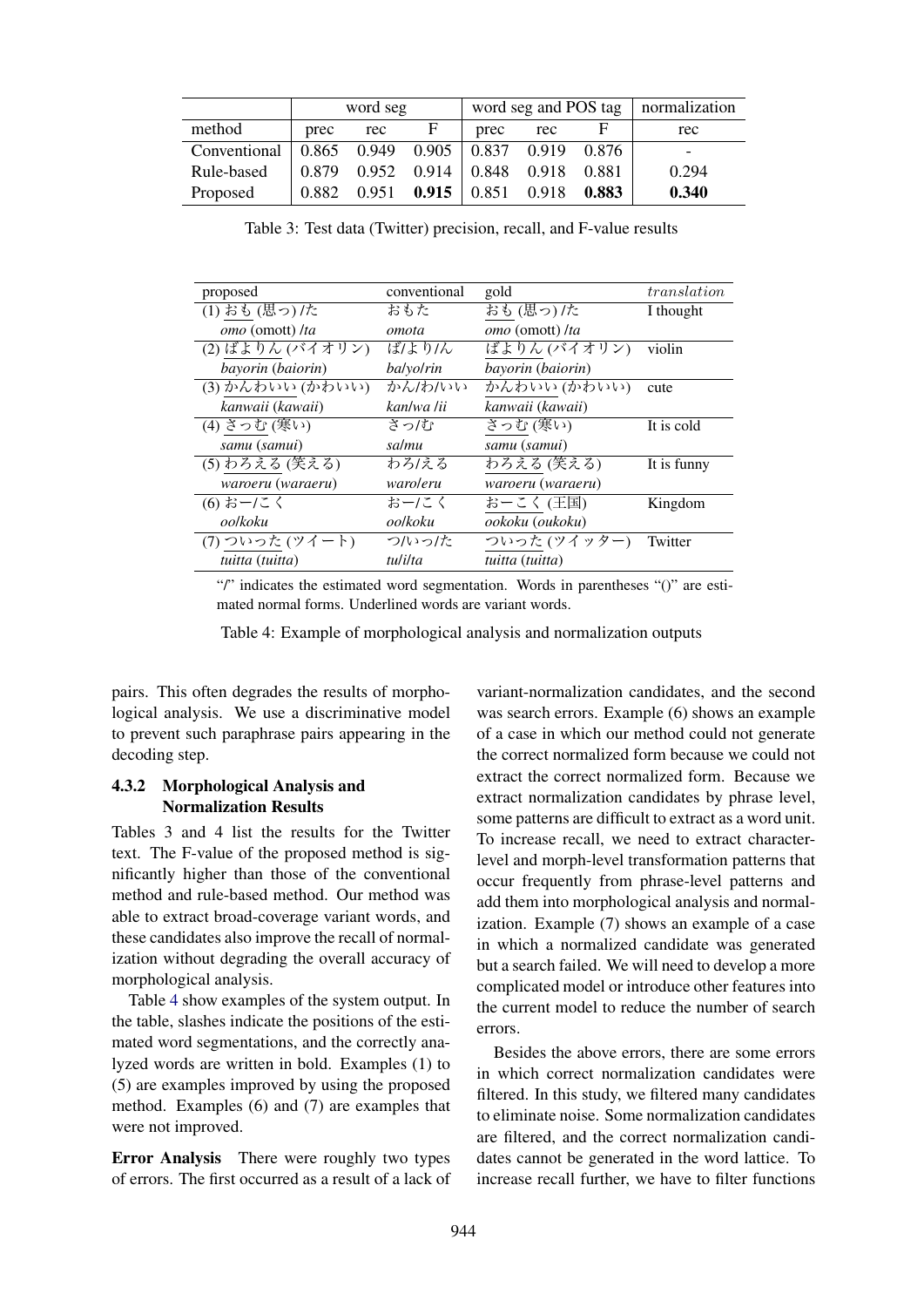or calculate similarity scores more precisely. Also, some errors are associated with unknown words. Twitter data contain many unknown words such as names, and our system sometimes treats these names as other nouns. Non-standard and standard words needs to be more precisely discriminated between for higher accuracy.

### 5 Conclusion and Future Work

We introduced a new idea for extracting variant words from an unsegmented corpus and incorporated it into morphological analysis. The proposed method can effectively analyze noisy words without manual annotation. The limitation of this work is that this method is based on phonetic similarity. Although our method can extract many variant patterns, it cannot extract a pair of words that have quite low phonetic similarity. In addition, our method is based on a heuristic segmentation method for extracting normalization candidates. Though it works well in practice, we want to extend this idea for a more general framework.

In future work, we would like to increase the coverage of variant-normalization pairs. For this, we have to extract the character- and morph-level transformation patterns from the acquired phrase level variant-normalization pairs.

### References

- AiTi Aw, Min Zhang, Juan Xiao, and Jian Su. 2006. A phrase-based statistical model for sms text normalization. *Proceedings of the COLING/ACL on Main Conference Poster Sessions*, pages 33–40.
- Michael Collins. 2002. Discriminative training methods for hidden markov models: Theory and experiments with perceptron algorithms. In *Proceedings of the 2002 Joint Conference on Empirical Methods in Natural Language Processing*, pages 1–8.
- Paul Cook and Suzanne Stevenson. 2009. An unsupervised model for text message normalization. *Proceedings of the Workshop on Computational Approaches to Linguistic Creativity*, pages 71–78.
- Bo Han and Timothy Baldwin. 2011. Lexical normalisation of short text messages: Makn sens a #twitter. *Proceedings of the 49th Annual Meeting of the Association for Computational Linguistics: Human Language Technologies - Volume 1*, pages 368–378.
- Bo Han, Paul Cook, and Timothy Baldwin. 2012. Automatically constructing a normalisation dictionary for microblogs. *Proceedings of the 2012 Joint Conference on Empirical Methods in Natural Language Processing and Computational Natural Language Learning*, pages 421–432.
- Hany Hassan and Arul Menezes. 2013. Social text normalization using contextual graph random walks. *Proceedings of the 51st Annual Meeting of the Association for Computational Linguistics (Volume 1: Long Papers)*, pages 1577–1586.
- Wenbin Jiang, Haitao Mi, and Qun Liu. 2008. Word lattice reranking for chinese word segmentation and part-of-speech tagging. *Proceedings of the 22Nd International Conference on Computational Linguistics - Volume 1*, pages 385–392.
- Nobuhiro Kaji and Masaru Kitsuregawa. 2013. Efficient word lattice generation for joint word segmentation and pos tagging in japanese. *Proceedings of the Sixth International Joint Conference on Natural Language Processing*, pages 153–161.
- Nobuhiro Kaji and Masaru Kitsuregawa. 2014. Accurate word segmentation and pos tagging for japanese microblogs: Corpus annotation and joint modeling with lexical normalization. In *Proceedings of the 2014 Conference on Empirical Methods in Natural Language Processing (EMNLP)*, pages 99–109, Doha, Qatar. Association for Computational Linguistics.
- Taku Kudo, Kaoru Yamamoto, and Yuji Matsumoto. 2004. Applying conditional random fields to japanese morphological analysis. In Proc. of japanese morphological analysis. *EMNLP*, pages 230–237.
- Chen Li and Yang Liu. 2012. Improving text normalization using character-blocks based models and system combination. *Proceedings of COLING 2012*, pages 1587–1602.
- Chen Li and Yang Liu. 2014. Improving text normalization via unsupervised model and discriminative reranking. In *Proceedings of the ACL 2014 Student Research Workshop*, pages 86–93, Baltimore, Maryland, USA. Association for Computational Linguistics.
- Kikuo Maekawa, Makoto Yamazaki, Toshinobu Ogiso, Takehiko Maruyama, Hideki Ogura, Wakako Kashino, Hanae Koiso, Masaya Yamaguchi, Makiro Tanaka, and Yasuharu Den. 2014. Balanced corpus of contemporary written japanese. *Language Resources and Evaluation*, pages 345–371.
- Tomas Mikolov, Wen-tau Yih, and Geoffrey Zweig. 2013. Linguistic regularities in continuous space word representations. In *Proceedings of the 2013 Conference of the North American Chapter of the Association for Computational Linguistics: Human Language Technologies*, pages 746–751, Atlanta, Georgia. Association for Computational Linguistics.
- Deana Pennell and Yang Liu. 2011. A character-level machine translation approach for normalization of sms abbreviations. *Proceedings of 5th International Joint Conference on Natural Language Processing*, pages 974–982.